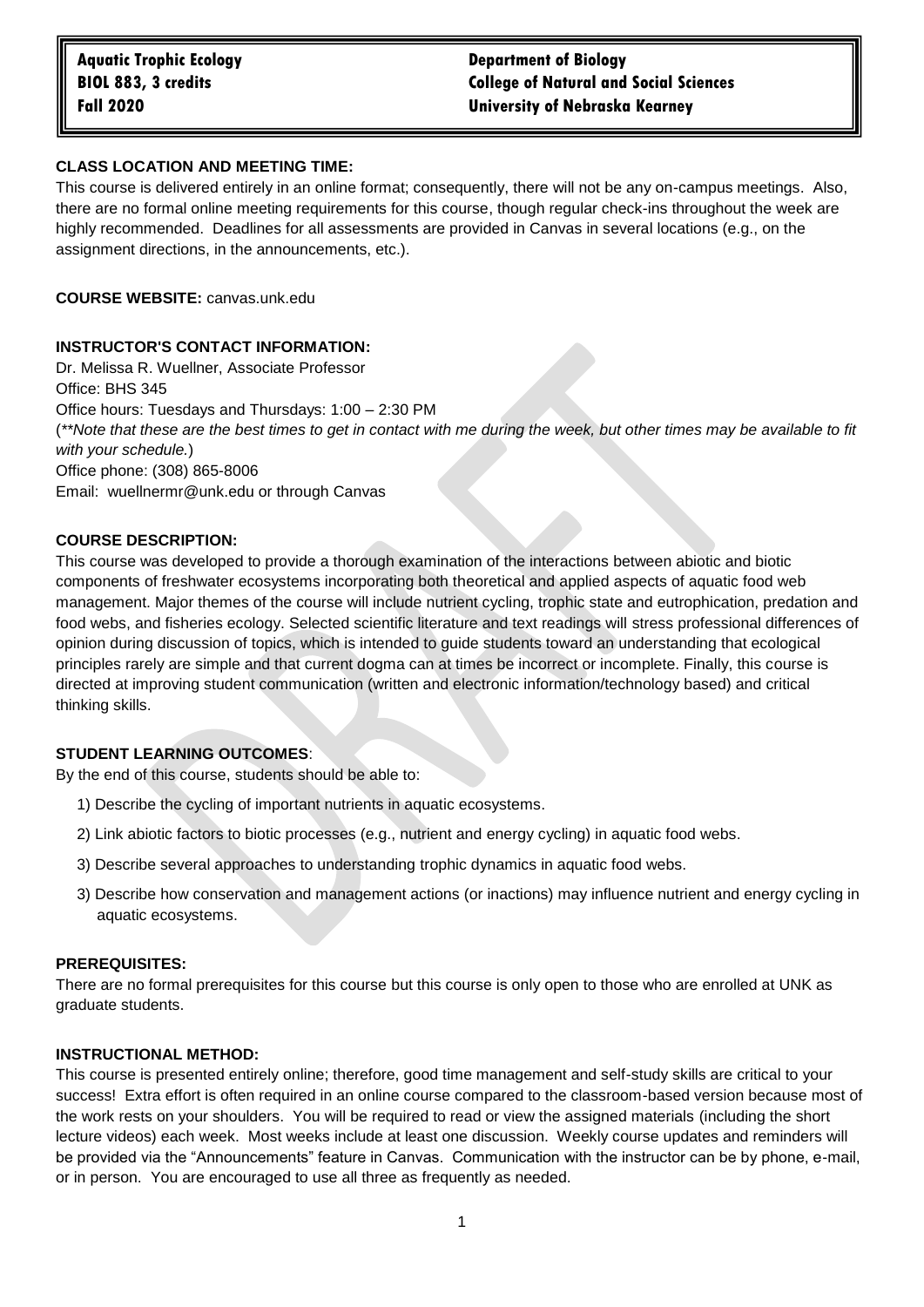You will be evaluated on your ability to critically evaluate, reflect on, integrate, and apply course information various assessments, including (but not limited to) discussion and open-ended exams. You are welcomed to work with or share thoughts about your various assignments with your classmates, but you will be required to write and submit your own original material.

## **COURSE REQUIREMENTS**:

Students are required to complete all textbook or other assigned readings, view all presentations, and contribute to all discussions as scheduled. Assignments and exams must be turned in by the assigned due dates. Students should make the effort to log into the class throughout the week rather than just one or two days, even if it is just a "quick check" of the discussions or announcements.

# **MISSED ASSIGNMENTS/QUIZZES/EXAMS AND MAKE-UP POLICY**:

Any and all discussions, assignments, and or other assessments in this class MUST be submitted by the designated deadline (see course calendar below) unless you and I have discussed otherwise. If you do not have an approved absence, you will receive a zero on that assignment. Please note that computer emergencies (e.g., hard drive crashed, etc.) are NOT considered an excuse. You should always have an alternative means of accessing or submitting electronic information and course work. If you have an emergency (e.g., illness, death in the family, etc.), please contact me no later than *36 hours* after the missed deadline to make new arrangements.

### **REQUIRED MATERIALS:**

All required readings will be provided on Canvas. There is no single textbook to purchase as I will be drawing from many textbooks, journal articles, and popular readings to illustrate the concepts of this course. If you are interested in purchasing any of the textbooks referenced in class for the future, please let me know and I can provide more information.

For research resources, please be sure to use your local library, UNK interlibrary loan (Loper Loan), or online search engines (e.g., Google Scholar) as you will likely need to access older articles that may or may not be available online.

**GRADING POLICY:** Below is a roughly estimated breakdown of the assignments and points for this course. Please note that these points may be subject to change but that those changes will be communicated with you in a timely fashion. Grades will be entered in Canvas so you should be aware of where you stand throughout the semester.

| <b>Grade Item</b>                        | <b>Points</b> |
|------------------------------------------|---------------|
| <b>Introductory Video</b>                | 10            |
| <b>Weekly Discussions (Contributing)</b> | $200 - 300$   |
| <b>Discussion Leading</b>                | 50            |
| 2 exams (@100 points each)               | 200           |
| <b>Other Assignments</b>                 | $150 - 200$   |
| <b>TOTAL</b>                             | $610 - 660$   |

Grades in this class will be assigned according to the standard scoring system described below. Only by attaining these percentages can you be assured of receiving a desired grade.

| $A+$ | $97 - 100\%$ |   | $94 - 96 \%$ | А-        | $90 - 93\%$ |
|------|--------------|---|--------------|-----------|-------------|
| $B+$ | 87 – 89%     | в | $84 - 86\%$  | <b>B-</b> | $80 - 83%$  |
| $C+$ | $77 - 79%$   |   | 74 – 76%     | $C-$      | $70 - 73%$  |
| D+   | $67 - 69 \%$ |   | $66 - 64%$   | D-        | $60 - 63%$  |
|      |              |   | $<60\%$      |           |             |

*Please note: If your final grade is within 0.5% of the next highest grade, your grade will be rounded up (e.g., an 89.50% will be considered an "A-"). This is the definitive cutoff for rounding grades. There will be no exceptions to this policy.*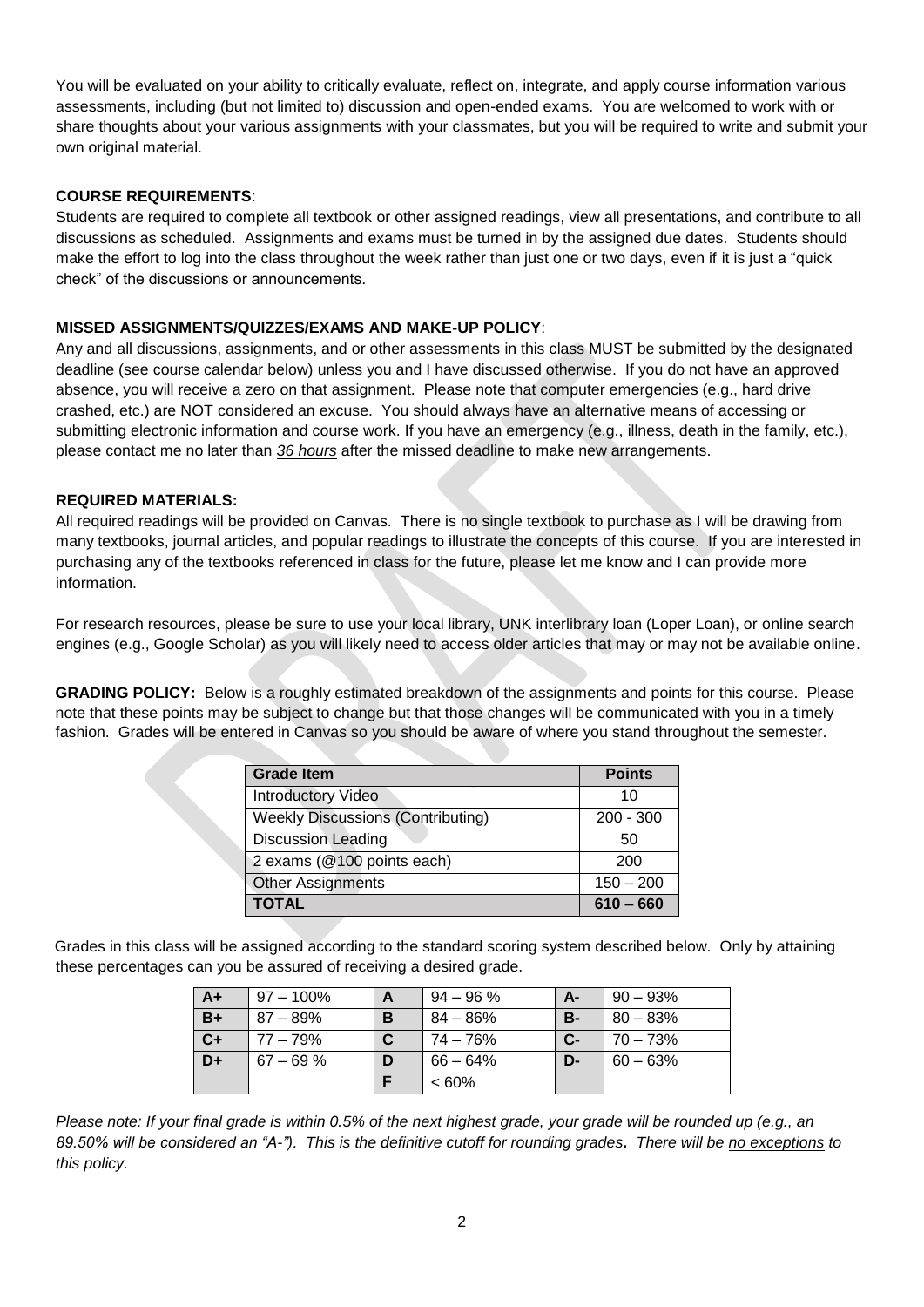**COURSE CALENDAR:** This is a *tentative* course schedule. If changes are made to the schedule, the class will be notified. Check the assignment directions, the Canvas calendar, and the "Announcements" page for due dates for discussions, assignments, and exams. *Please note that this schedule is subject to revision as necessary. Changes to the schedule will be communicated in a timely fashion.*

| <b>Week</b>    | <b>Dates</b>  | Unit(s)                                                                          | <b>Readings</b>                                                                                                                                                     | <b>Discussions</b>              | <b>Assignments</b>                                              |
|----------------|---------------|----------------------------------------------------------------------------------|---------------------------------------------------------------------------------------------------------------------------------------------------------------------|---------------------------------|-----------------------------------------------------------------|
| $\mathbf 1$    | $1/13 - 1/19$ | Welcome!                                                                         | None                                                                                                                                                                | Post personal introduction      | Sign up for Student-led Discussions                             |
| $\overline{2}$ | $1/20 - 1/26$ | <b>Bottom-up Processes</b>                                                       | Properties of Water<br>(Dodds 2002)                                                                                                                                 | Instructor-led introduction     | At-Home-Lab: Demonstrating the<br>Properties of Water           |
| 3              | $1/27 - 2/2$  | <b>Bottom-up Processes</b>                                                       | Nutrients in Water<br>(sections of Chapter 15<br>by Cole 1994)                                                                                                      | None                            | What if? Scenario Assignment<br>#1                              |
|                |               |                                                                                  | <b>River Continuum Concept</b><br>(Vannote at al. 1980)                                                                                                             |                                 |                                                                 |
| 4              | $2/3 - 2/9$   | Bottom-up Processes:<br>Comparing and<br>Contrasting Lentic and<br>Lotic Systems | <b>River Continuum Critique</b><br>(Statzner and Higner<br>1985)<br><b>Riverine Productivity</b><br>Model (Thorpe and<br>Delong 1994)<br><b>Flood Pulse Concept</b> | Student-led Discussion(s)<br>#1 | None                                                            |
|                |               |                                                                                  | (Junk et al. 1989)                                                                                                                                                  |                                 |                                                                 |
| 5              | $2/10 - 2/16$ | Linking Abiotic and<br><b>Biotic Processes</b>                                   | Nutrient Cycling by<br>Animals in Freshwater<br>(Vanni 2002)                                                                                                        | Student-led Discussion(s)<br>#2 | None                                                            |
| 6              | $2/17 - 2/23$ | Linking Abiotic and<br><b>Biotic Processes</b>                                   | <b>Aquatic Communities</b><br>(Chapter 4 by Cole 1994)                                                                                                              | Student-led Discussion(s)<br>#3 | Create a Lesson: Community<br><b>Teaching about Communities</b> |
| 7              | $2/24 - 3/1$  | Linking Abiotic and<br><b>Biotic Processes</b>                                   | Ecosystems, Energy, and<br>Production (Chapter 5 by<br>Cole 1994)                                                                                                   | Student-led Discussion(s)<br>#4 | What if? Scenario Assignment<br>#2                              |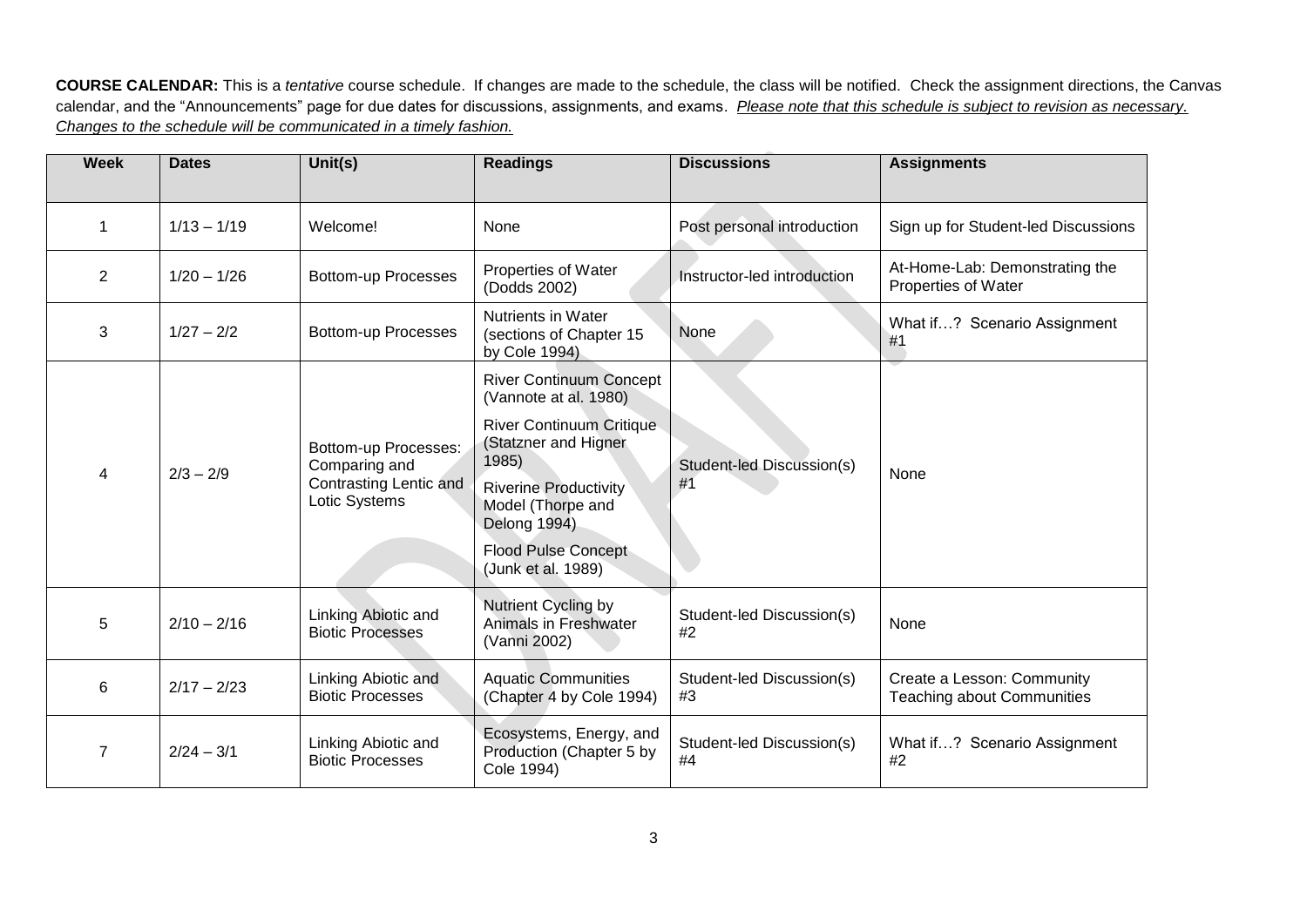| 8  | $3/2 - 3/8$   | Approaches to<br>Understanding<br>Trophic Dynamics:<br><b>Food Habits Studies</b>        | Selections from Chapter<br>16 (Garvey and Chipps<br>2012)<br>Chapter 11 (Chipps and<br><b>Garvey 2007)</b>                                                           | Student-led Discussion(s)<br>#5 | None                              |
|----|---------------|------------------------------------------------------------------------------------------|----------------------------------------------------------------------------------------------------------------------------------------------------------------------|---------------------------------|-----------------------------------|
| 9  | $3/9 - 3/15$  | Approaches to<br>Understanding<br>Trophic Dynamics:<br><b>Bioenergetics</b><br>Modelling | Chapter 12 (Hartman and<br>Hayward 2007)                                                                                                                             | Student-led Discussion(s)<br>#6 | Working with Bioenergetics Models |
| 10 | $3/16 - 3/22$ | Approaches to<br>Understanding<br>Trophic Dynamics:<br>Stable Isotope<br>Analyses        | Selections from Chapter<br>16 (Garvey and Chipps<br>2012)<br>Galster et al. (2012)                                                                                   | Student-led Discussion(s)<br>#7 | None                              |
|    |               |                                                                                          |                                                                                                                                                                      |                                 |                                   |
| 11 | $3/23 - 3/29$ | <b>SPRING BREAK</b>                                                                      |                                                                                                                                                                      |                                 |                                   |
| 12 | $3/30 - 4/5$  | Trophic Ecology in<br>Action: Eutrophication                                             | <b>Basic Concepts of</b><br><b>Eutrophication (Sawyer</b><br>1966)<br><b>Limnological Changes</b><br>Associated with<br>Reservoir Aging (Kimmel<br>and Groeger 1986) | Student-led Discussion(s)<br>#8 | What if? Scenario Assignment #3   |
| 13 | $4/6 - 4/12$  | Trophic Ecology in<br>Action: Alternative<br><b>Stable States</b>                        | <b>Alternative Stable States</b><br>(Scheffer 1989)                                                                                                                  | Student-led Discussion(s)<br>#9 | None                              |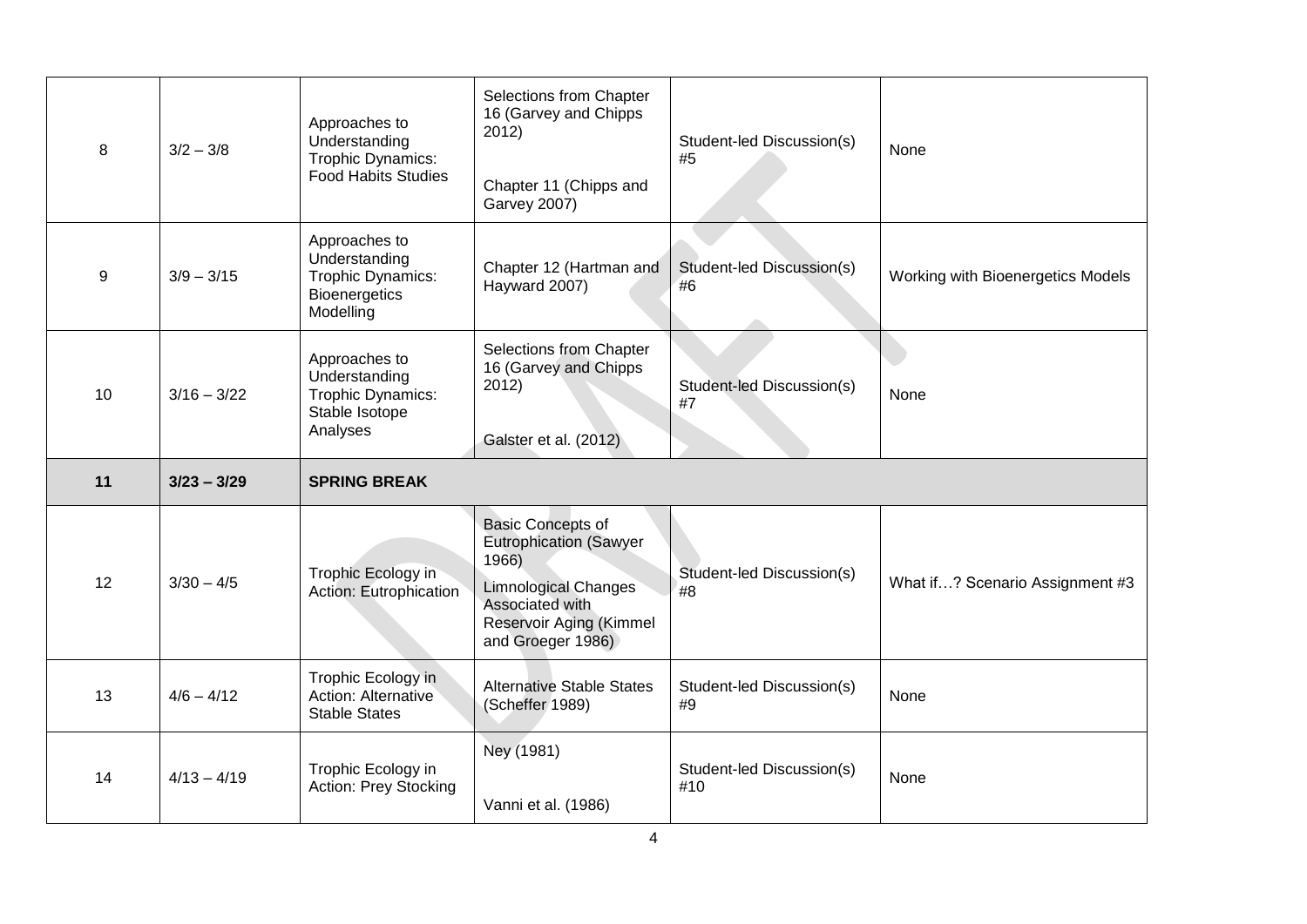| 15 | $4/20 - 4/26$                                              | Trophic Ecology in<br>Action: Predator<br>Stocking         | Seda et al. (2000)                                                             | Student-led Discussion(s)<br>#11 | Question: Is it better to stock<br>predators or prey? |  |
|----|------------------------------------------------------------|------------------------------------------------------------|--------------------------------------------------------------------------------|----------------------------------|-------------------------------------------------------|--|
| 16 | $4/27 - 5/3$                                               | Trophic Ecology in<br>Action: Introduced<br><b>Species</b> | Spencer et al. (1991)<br>Vander Zanden et al.<br>(1999)<br>Zhang et al. (2016) | Student-led Discussion(s)<br>#12 | None                                                  |  |
| 8  | FINAL EXAM (100 points) - Due by 11:59 pm on Friday, May 8 |                                                            |                                                                                |                                  |                                                       |  |